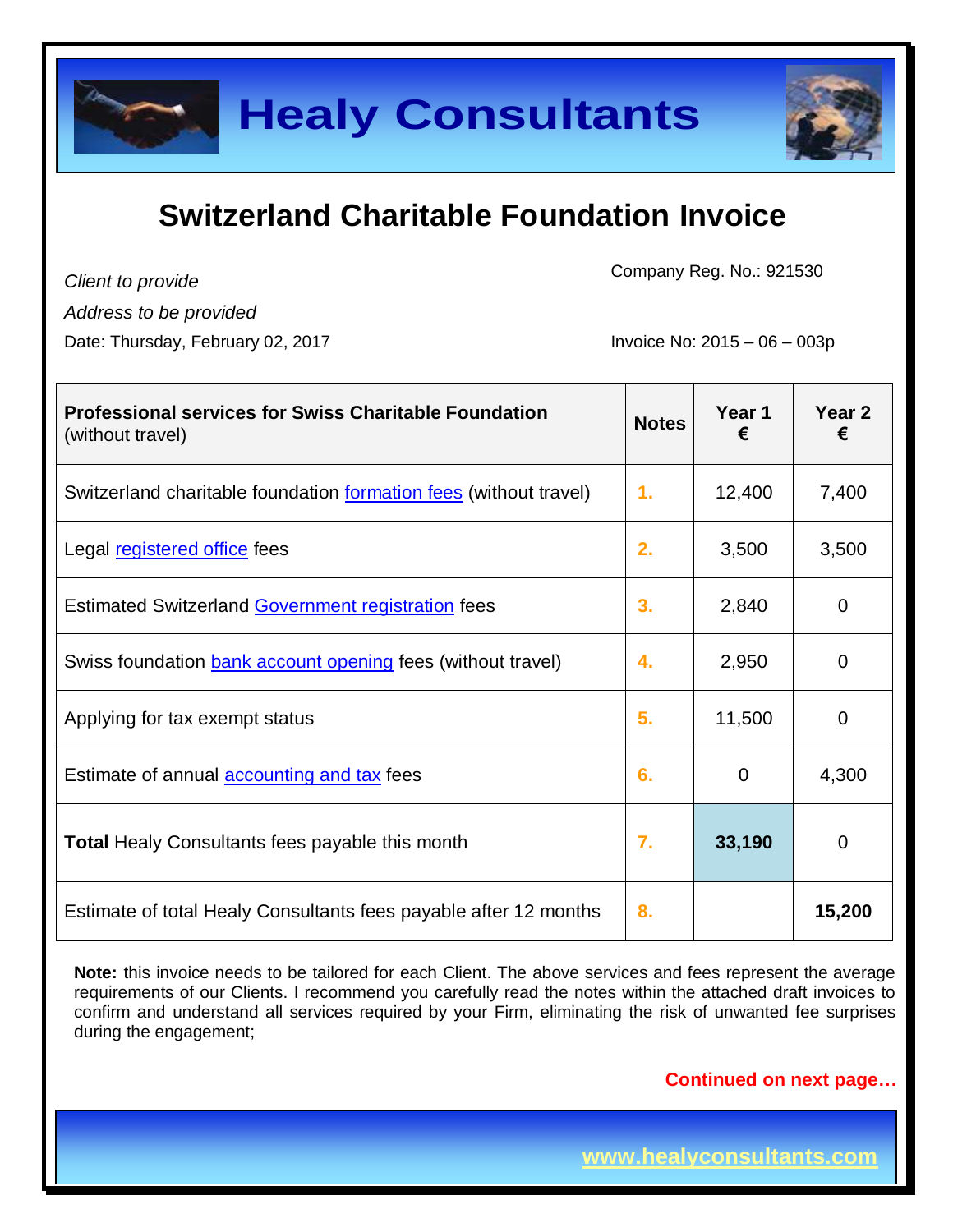

#### *Notes to invoice above*

**1.** Healy Consultants' fees to legally register our Clients' Swis charitable foundation within [three](http://www.healyconsultants.com/switzerland-company-registration/fees-timelines/#timelines)  [months \(click link\)](http://www.healyconsultants.com/switzerland-company-registration/fees-timelines/#timelines) by **i)** choosing the optimum charitable activities for our Client's foundation **ii)** registering the foundation name with the [Commercial Registry](http://zefix.admin.ch/zfx-cgi/hrform.cgi/hraPage?alle_eintr=on&pers_sort=original&pers_num=0&language=4&col_width=366&amt=007) **iii)** settling our accountants' and lawyers' fees and **iv)** preparing a high quality foundation deed;

All [engagement fees \(click link\)](http://www.healyconsultants.com/company-registration-fees/) are agreed and paid up front and agree to the fees published on our country web pages. Consequently, there are no hidden fees or surprises or ambushes throughout the engagement. All engagement deadlines are agreed up front in the form of a detailed project [plan,](http://www.healyconsultants.com/index-important-links/example-project-plan/) mapping out deliverables by week throughout the engagement term.



Every week during the engagement, Healy Consultants will email our Client a [detailed status](http://www.healyconsultants.com/index-important-links/weekly-engagement-status-email/)  [update.](http://www.healyconsultants.com/index-important-links/weekly-engagement-status-email/) Our Client is immediately informed of engagement problems together with solutions. Your dedicated engagement manager is reachable by phone, Skype, live chat and email and will communicate in your preferred language;

- **2.** In accordance with the Swiss [Civil Code Chapter Three \(click link\),](https://www.admin.ch/opc/en/classified-compilation/19070042/201407010000/210.pdf) a foundation must have a legal registered office in Switzerland, to which all official Government communications and notices may be addressed. To comply with this statutory requirement, Healy Consultants' Switzerland office will provide a care of address as a registered office address for your Swiss foundation. Thereafter, this address will be used to receive Government correspondence including **i)** tax letters **ii)** notice of the legal annual return; and **iii)** all government communications. Most of our Clients wish to place [Healy Consultants'](http://www.healyconsultants.com/corporate-outsourcing-services/company-secretary-and-legal-registered-office/) office address on invoices, contracts, websites and business cards;
- **3.** This fee is an estimate of government costs payable during your Firm's engagement. All government fee payments will be supported by original receipts and invoices. Examples of government costs include **i)** registering with the [Commercial Registry \(click link\)](http://www.zefix.ch/zfx-cgi/hrform.cgi/hraPage?alle_eintr=on&pers_sort=original&pers_num=0&language=2&col_width=366&amt=007) **ii)** registering with the [Federal Supervisory Board for Foundations](http://www.edi.admin.ch/org/00344/00346/05157/index.html?lang=en) and **iii)** registering the foundation for tax-exempt status with the Swiss [federal and Canton](http://www.estv.admin.ch/?lang=en) tax authorities. Following engagement completion, Healy Consultants will refund our Client any excess of funds received over actual Government costs paid;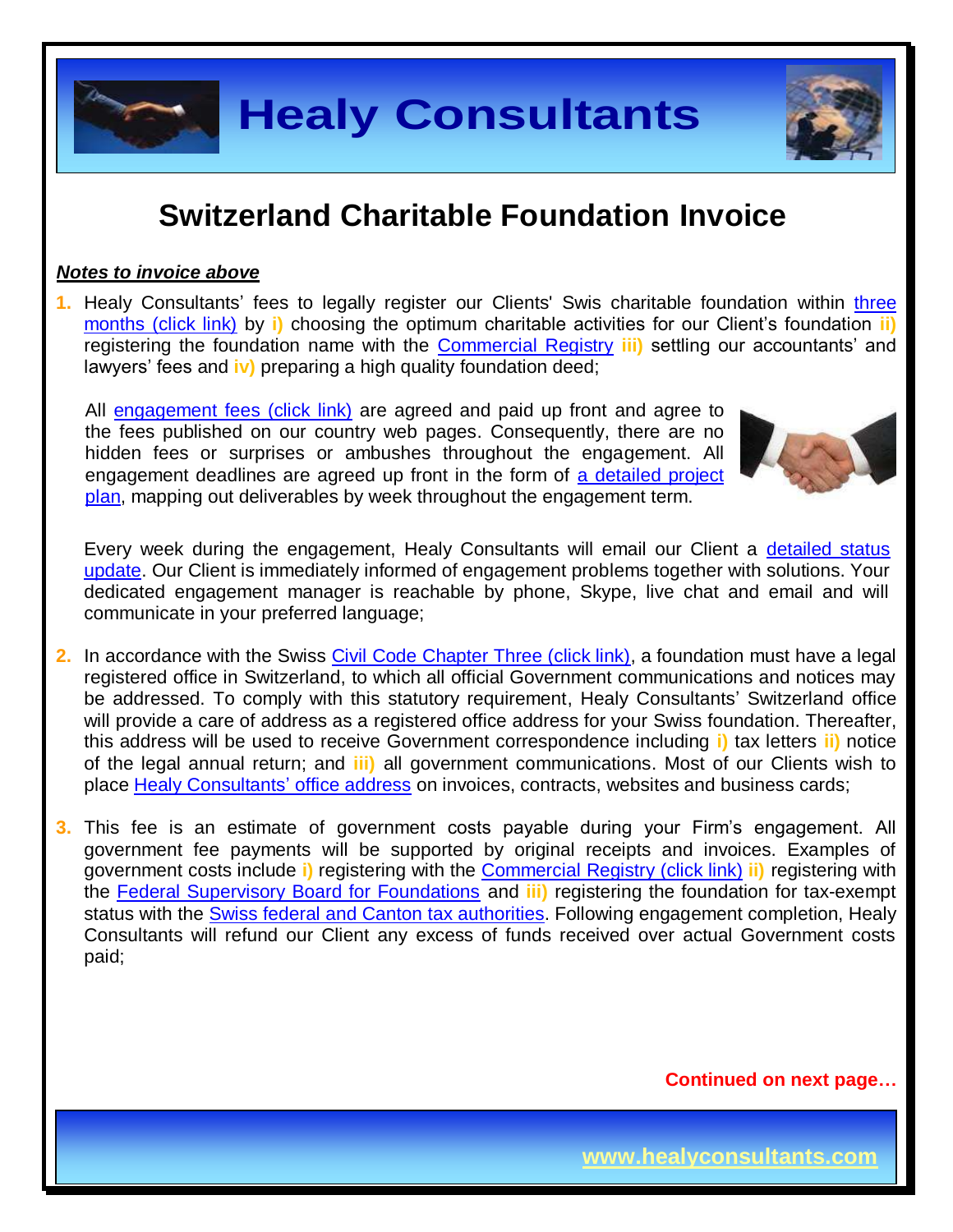



**4.** Healy Consultants will be pleased to open a Swiss foundation bank account without our Client travelling. It is a time consuming task, Healy Consultants will shelter our Client from the administrative challenges. As you can appreciate, it is a difficult task to obtain bank account approval through a newly formed foundation, when donors, board members and bank signatories reside overseas. Healy Consultants will prepare a business plan for the bank to optimize the probability of foundation bank account approval. Depending on our Client business and nationality, there is a 20% probability the banks will request a bank signatory to travel for a one hour bank interview. Healy Consultants will try its best to negotiate with the bank for a travel exemption. If our Client must travel to Switzerland for foundation bank account opening, Healy Consultants will refund our Client €950;

If our Client is not comfortable with only an Swiss bank account, Healy Consultants will be pleased to open [an international bank account](http://www.healyconsultants.com/international-banking/) (click link) outside of Switzerland. Examples include New York, Germany, Liechtenstein, Austria, Bulgaria, South Africa, Singapore, London, South America or Dubai. All banks will be top tier banks in these countries with excellent internet banking services. Example of our global banking partners include HSBC, Standard Chartered Bank, Citibank, Barclays, Bank of China, ANZ bank, ABN Amro, UBS, Credit Suisse;

The banks enjoys ultimate power of approval of foundation bank account applications. Consequently, guaranteed success is outside of Healy Consultants' control. What is inside our control is the preparation and submission of a high quality bank application that maximizes the likelihood of approval. To date, we enjoy a 100% approval record because of our global banking [relationships](http://www.healyconsultants.com/international-banking/corporate-accounts/) and determination;

Global banks continue to tighten corporate bank account opening procedures, their internal compliance departments completing more thorough due diligence of Clients. Consequently, our Clients should expect the bank account approval period to take up to 4 weeks. Furthermore, global banks now require evidence of proof of business in the country where the corporate bank account will be, including sales contracts or lease agreement;





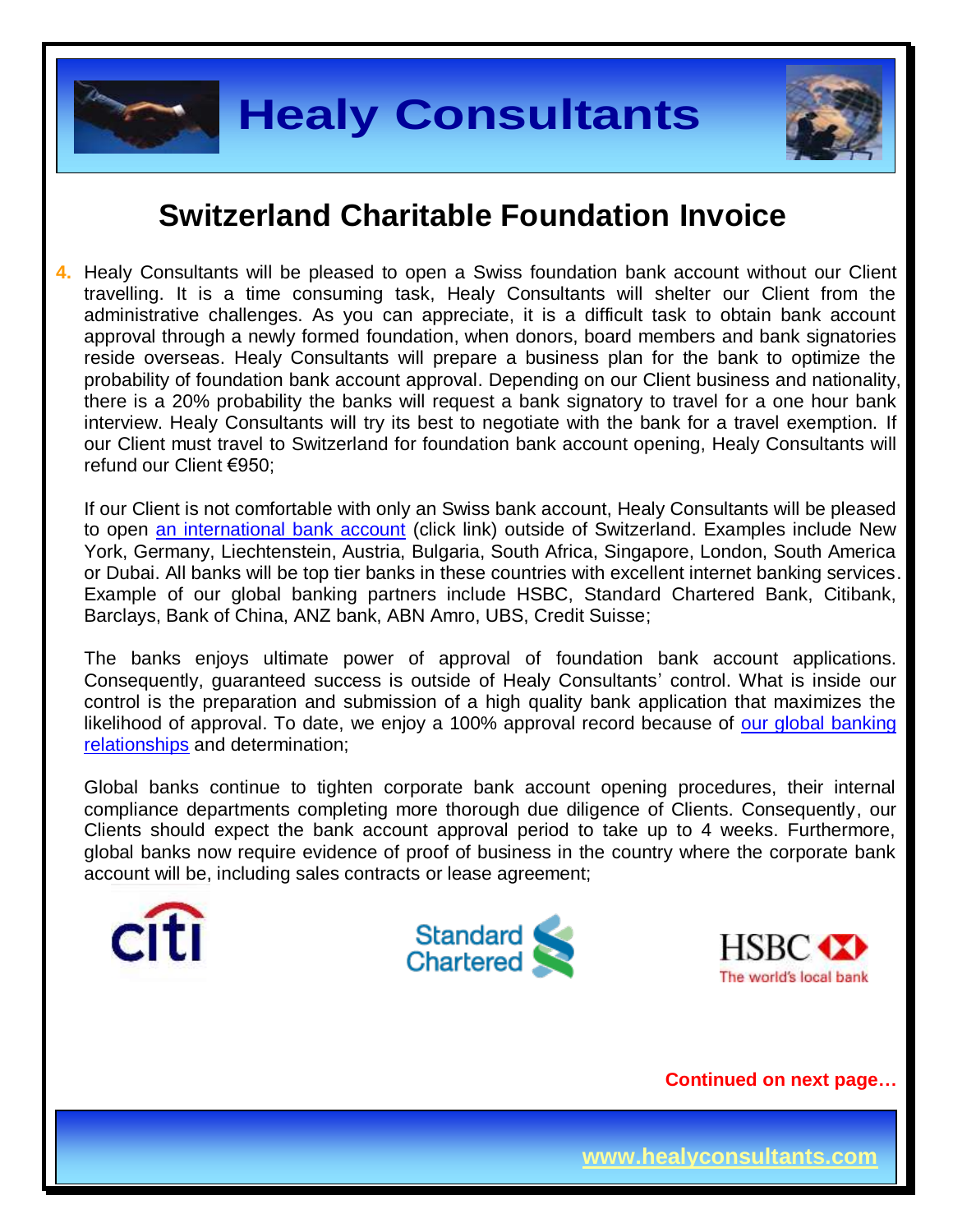



**5.** This cost includes Healy Consultants' fees to thoroughly research and plan Switzerland charitable foundation set up for our Client including **i)** payment of retainer fees to multiple lawyers, accountants and other consulting firms **ii)** preparation of a detailed project plan with timelines **iii)**  time taken to determine the optimum Swiss corporate structure, including preparation of a detailed comparison table against other jurisdictions **iv)** ascertain accounting, tax, legal and compliance considerations and **v)** finding solutions to [challenges that occur](http://www.healyconsultants.com/engagement-project-management/) throughout the engagement;

This cost also includes Healy Consultants' fees to efficiently and effectively project manage and timely complete our Client's engagement including **i)** injecting the paid up share capital on our Client's behalf and **ii)** collating and supervising the legalisation and attestation of all documents **iii)**  weekly detailed engagement status updates to our Client and **iv)** weekly Friday conference call and **v)** finding solutions to unexpected challenges throughout the engagement;

Healy Consultants' project management fees also include the time taken to devise the strategies as to how to **i)** minimise the engagement period **ii)** complete the engagement without our Client travelling and **iii)** minimise tax through gaining tax exempt status;

The Swiss charitable foundation registration is a long and complicated process for foreign philanthropists. There is a 70% probability the Swiss authorities will require the presence of staff members with some function in Swizterland before approving charitable status. Healy Consultants will liaise with multiple independent lawyers and accounting firms to ensure that **i)** your foundation complies with Swiss charities regulations **ii)** your foundation's interests are well protected and **iii)** your foundation enjoys all possible tax benefits;

**6.** For an active foundation, these [accounting and tax](http://www.healyconsultants.com/switzerland-company-registration/accounting-legal/) fees are an estimate of Healy Consultants' fees to efficiently and effectively discharge your annual foundation accounting and tax obligations. All public interest foundations in Switzerland require an annual audit. Following receipt of a set of draft accounting numbers from your foundation, Healy Consultants will more accurately advise accounting and tax fees. For a dormant foundation, Healy Consultants' fees are only €950;



**7.** All fees quoted in this invoice correspond to fees quoted on Healy Consultants' [website.](http://www.healyconsultants.com/company-registration-fees/) Please review this invoice carefully to identify errors. During the rush of the business day, it is possible Healy Consultants inadvertently made fee calculation errors, typing errors or omitted services. In the unfortunate event you identify invoice errors, please revert to me directly re the same. I apologize in advance if I or my staff made invoice errors;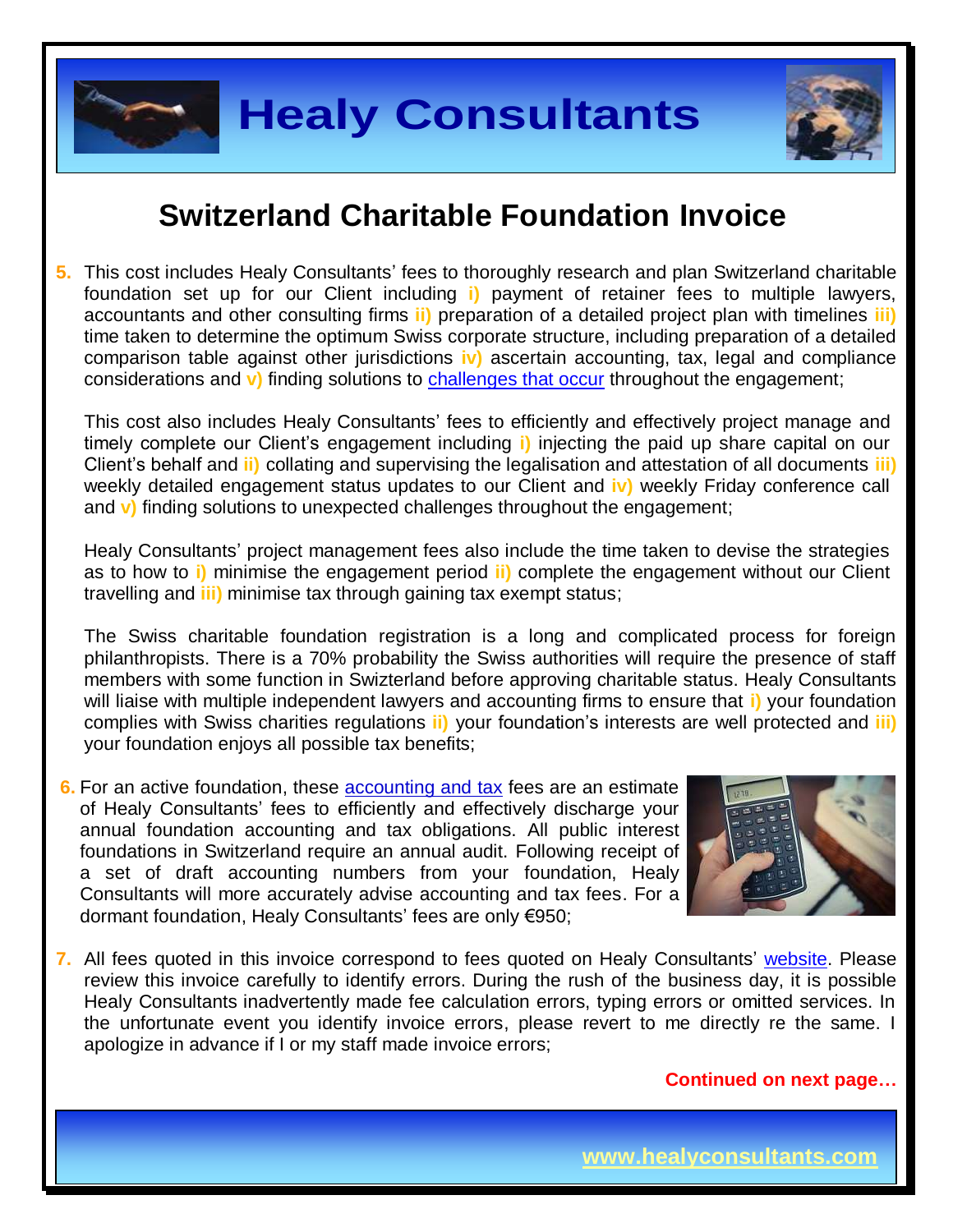

- **8.** Assuming our Clients re-engage Healy Consultants in year 2, this fee is an estimate of the fees payable next year, 12 months after the date of foundation registration;
- **9.** The fees quoted in this invoice are a prediction of the fees required to efficiently and effectively complete this engagement in a timely manner. If during the engagement Healy Consultants realizes that the project is more complex than anticipated, requiring a large additional investment of time, my Firm will revert to request additional fees. If Healy Consultants completes the engagement faster than expected and more easily than expected, Healy Consultants is happy to refund some fees to our Client;
- **10.**In accordance with the guidance issued by the [Federal Supervisory Board for Foundations,](http://www.edi.admin.ch/org/00344/00346/05157/index.html?lang=en) the initial capital of CHF50,000 must be deposited into an escrow bank account in full, prior to signing the foundation deed. For charitable status eligibility, we recommend a minimum capital of CHF150,000. To optimize engagement efficiency and minimize delays, Healy Consultants is happy to deposit these funds on behalf of our clients;
- **11.**Each Swiss foundation must have board members with full signing authority resident in Switzerland. This can either be an individual with the ability to sign singly, or two individuals with joint signing authority. In order to secure tax-free status for the charity, the board members cannot be paid for their services. If required, Healy Consultants will be pleased to assist your foundation with finding a professional foundation board [resident member](http://www.healyconsultants.com/resident-director-services/) in Switzerland. Our fee amounts to €6,500;
- **12.**If our Client requires additional nominee services, our fee for professional, passive nominee corporate founder amounts to  $\epsilon$ 2,100 per annum. Our fee to be both nominee director and shareholder amounts to €6,600 per annum. Being the sole shareholders and sole director of a Client's company exposes Healy Consultants to reputation, litigation and financial risk;
- **13.** If our Client and Healy Consultants properly plan this engagement, our Clients' will *not* have to travel during this engagement. Healy Consultants will efficiently and effectively and aggressively complete foundation registration and bank account opening in a timely manner without our Client's presence. Instead, our Client will need to **i)** sign and get documents legalized in the Switzerland embassy in their country of origin and **ii)** courier the originals to Healy Consultants Switzerland office;

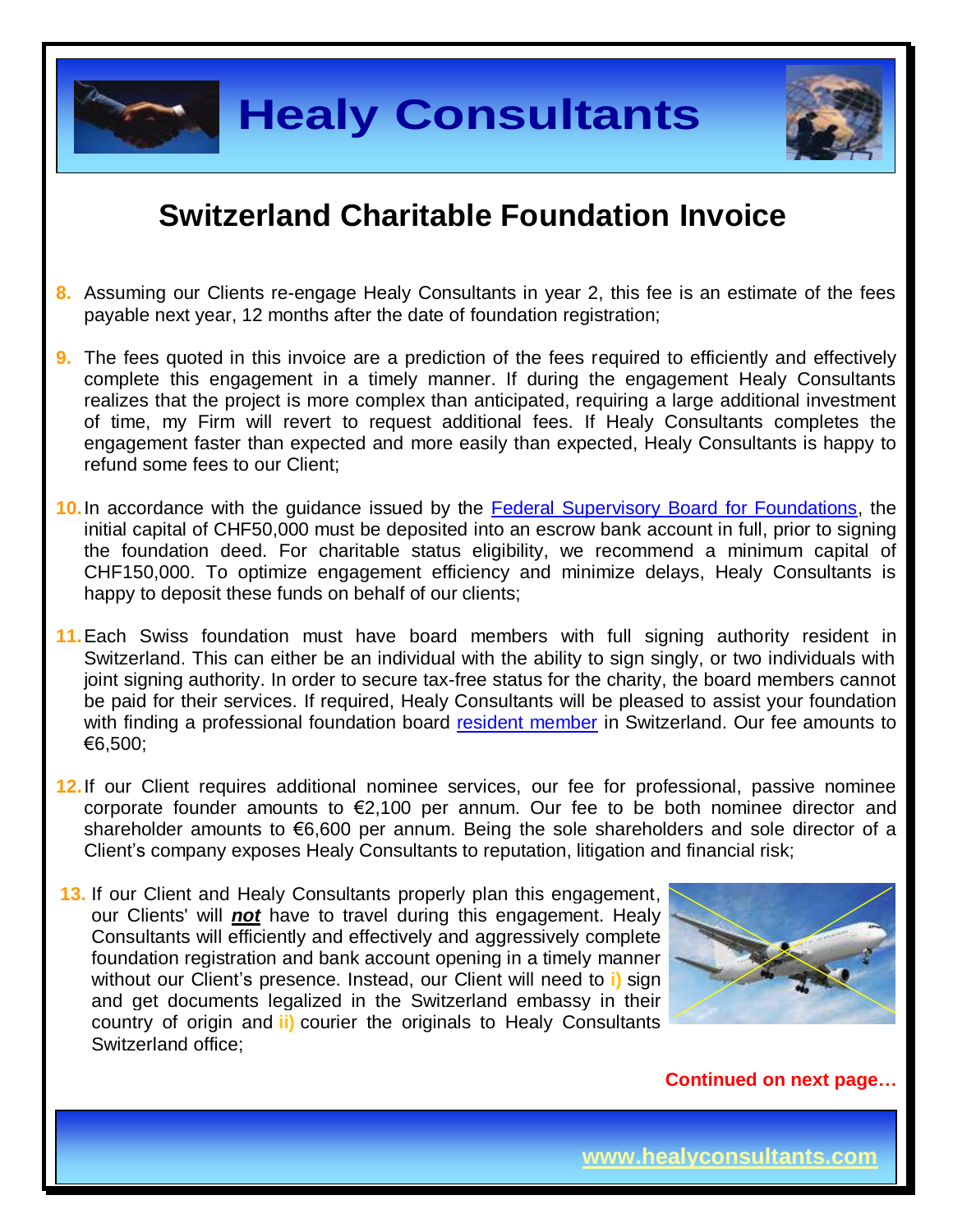



- **14.**If required, Healy Consultants will be pleased to assist your firm to secure employee visa approvals. Our fee is €2,950 for the first employee, €1,950 for the second employee, €950 per employee thereafter. Our employee visa fees includes preparation of a quality visa application and submitting to the correct Government immigration officers. The Government enjoys ultimate power of approval of visa applications. Consequently, guaranteed success is outside of Healy Consultants' control. What is inside our control is the preparation and submission of a high quality immigration visa application that maximizes the likelihood of visa approval;
- **15.**Monthly, quarterly and mid-year Government tax and regulatory obligations include **i)** an annual management report to the FSAF **ii)** annual financial statements and **iii)** an audit report. If you need our help, Healy Consultants can complete oversee data collection and report preparation for this Government reporting for a monthly fee of €1,600. Healy Consultants' monthly support will include **i)** receiving in Dropbox the monthly invoices from our Client **ii)** labelling monthly bank statement transactions **iii)** preparing expenditure reports and **iv)** coordinating with the auditors;
- **16.**Engage Healy Consultants to [project manage](http://www.healyconsultants.com/project-manage-engagements/) business set up in every country on the planet. We are the best in the [world](http://www.healyconsultants.com/best-in-the-world/) at what we do, timely completing the  $A$  to  $Z$  of every country engagement;
- **17.**During the engagement, founders' and board members' documents may need to be translated into a local language before the government and bank approve foundation registration and bank account opening respectively. Consequently, our Client should budget for possible additional translation and embassy attestation fees. Either our Client or Healy Consultants can complete this administrative task;

As always, Healy Consultants will negotiate with all third parties to eliminate or reduce additional engagement costs. For transparency purposes, all third party fee payments will be supported by original receipts and invoices. Examples of possible third party payments include **i)** embassy fees **ii)** notary public costs **iii)** official translator fees;

- **18.**To assist our Clients to minimize foreign exchange costs, we offer the payment in SG\$, Euro, Pounds or US\$. Kindly let me know in which currency your Firm prefers to settle our fees and I will send an updated invoice, thank you;
- **19.** Some of our Clients engage Healy Consultants to [recruit \(click link\)](http://www.healyconsultants.com/corporate-outsourcing-services/how-we-help-our-clients-recruit-quality-employees/) local employees. We have a lot of experience in this area and we are quite skilled at securing quality candidates for our Clients;

**Continued on next page…**

**www.healyconsultants.com**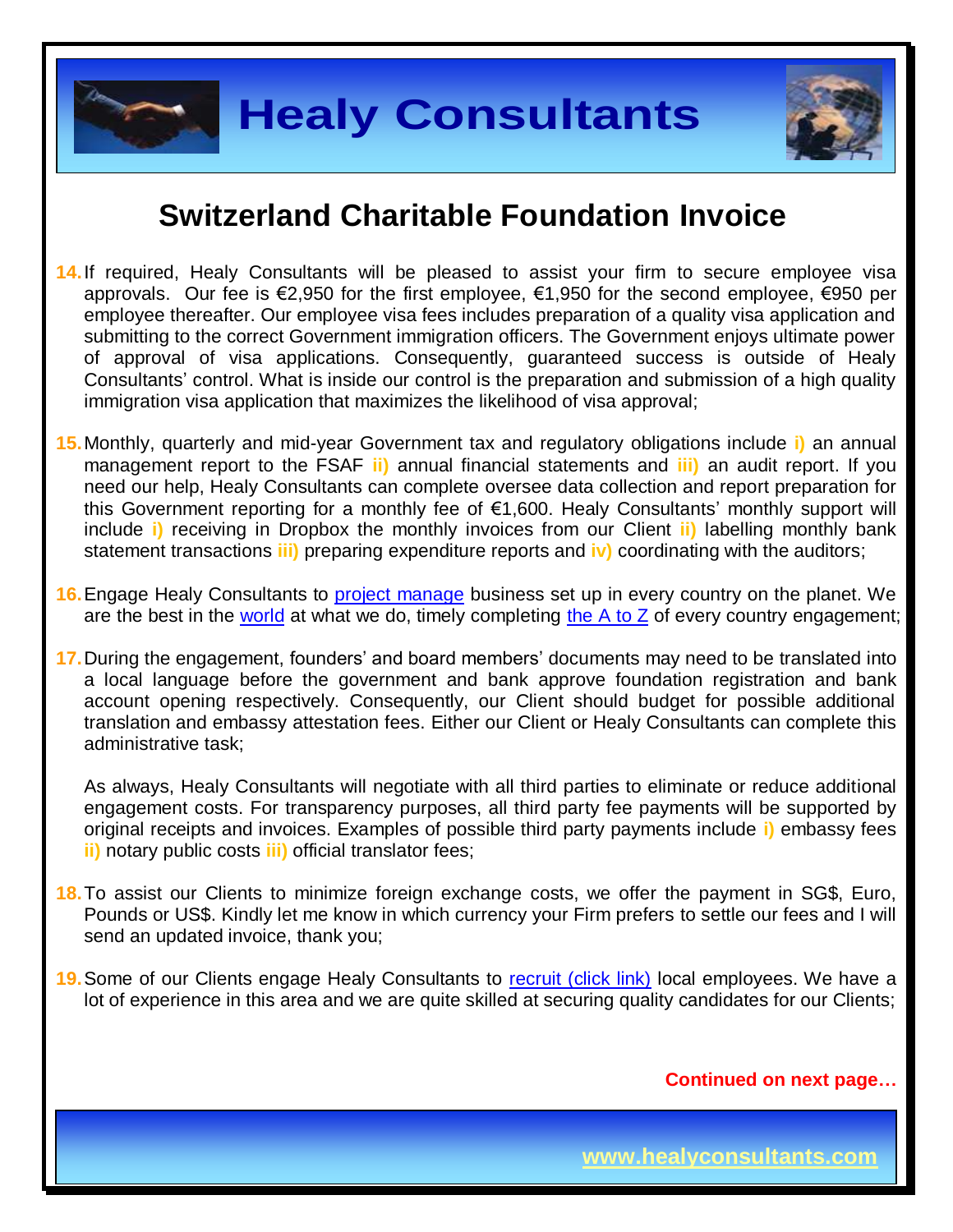

**Healy Consultants**

#### **Switzerland Charitable Foundation Invoice**

- **20.** As stipulated on our **[business website](http://www.healyconsultants.com/)** and in section 3 of our engagement letter, Healy Consultants will only commence the engagement following **i)** settlement of our fees and **ii)** completion and signing of our legal engagement letter;
- 21. Healy Consultants will only create your foundation after 75% of [due diligence documentation](http://www.healyconsultants.com/due-diligence/) is received by email. Healy Consultants will only open a foundation bank account after 100% of Client original due diligence documentation is received by courier;
- **22.**It is important our Clients are aware of their personal and corporate tax obligations in their country of residence and domicile. Let us know if you need Healy Consultants help to clarify your local and international annual tax reporting obligations;
- 23. To efficiently and effectively complete your engagement in a timely manner, we recommend your Firm transfers these funds to Healy Consultants' corporate bank account. Thereafter, our Incorporation and Banking Team will aggressively advance your engagement, providing your Firm daily feedback as to engagement status. I would be grateful if you email us the bank transfer advice slip to enable my Accounting Department to accurately and timely identify bank receipts.